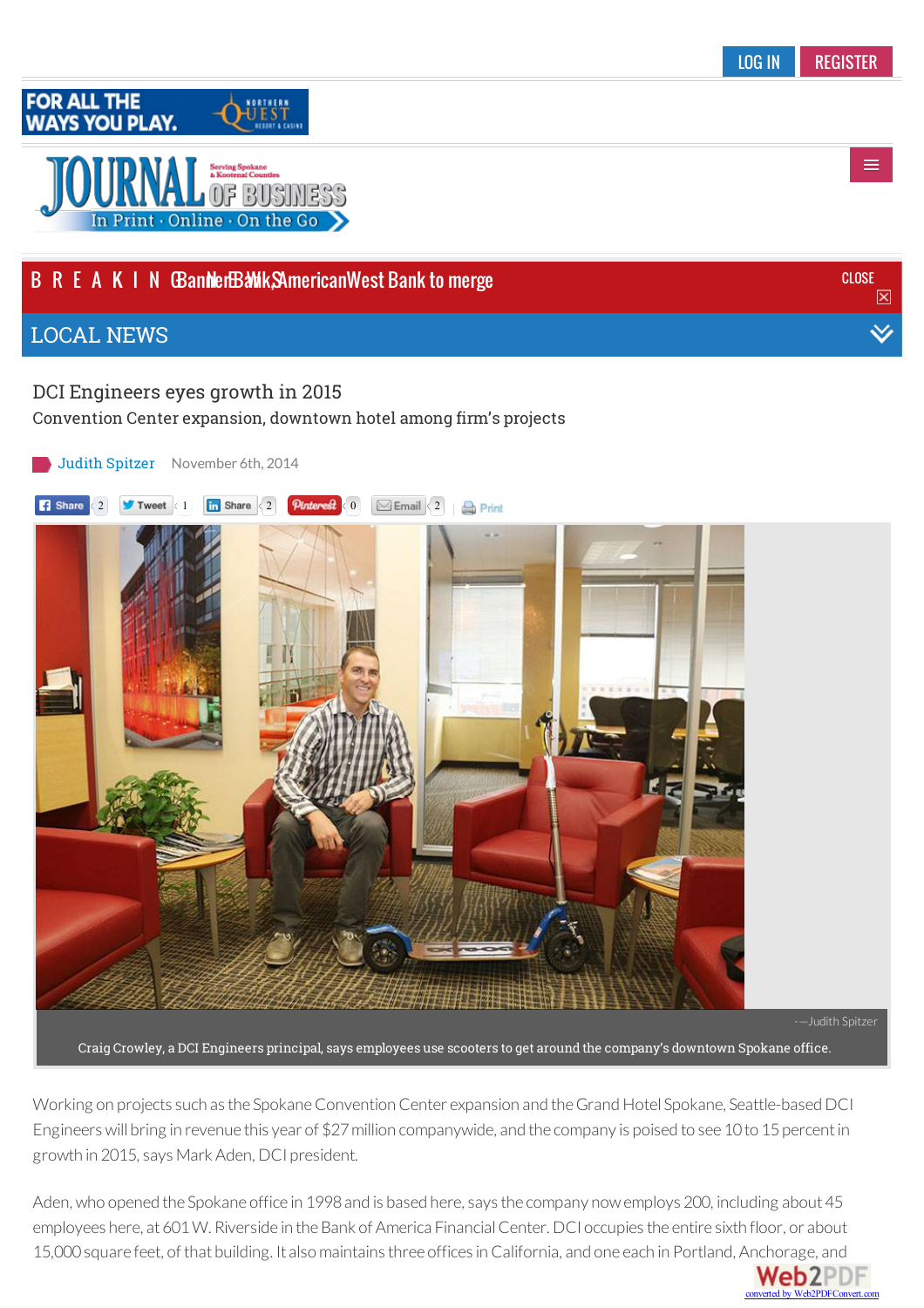Austin, but Aden says the Spokane office is the company's second largest after Seattle.

DCI provides structural and civil engineering on projects both large and small, including an impressive list of work in the Inland Northwest, such as the Davenport Hotel renovation, the Joel E. Ferris High School expansion, and McEuen Park in downtown Coeur d'Alene.

Aden says he and several partners executed an agreement buying out existing shareholders ofthe company just before the recession in the fall of 2007, when he took over as company president. "Then a year later, we got totally clobbered by the recession like everyone else in the business."

The company posted \$24 million in total revenue in 2008 and DCI staff totaled about 175 companywide, he says. At one point during the recession, that staffing level was down to about 115. "So 30 percent of our workforce was laid off," he says.

In the midst of the Great Recession in 2009, the company sawa 40 percent drop in revenue, the first time it had experienced a decrease since it was founded in 1988, he says.

"It was the first time revenue had dropped; at that point we had basically grown for 15 years," says Aden. "It wasn't an unusual thing among our partners, friends, and clients to experience that. It was brutal for all of us involved in architecture and design."

Since the recession, DCI has opened new offices in Anchorage, San Francisco, and Irvine, Calif.

Today, he says, business is good and success is due in part to DCI principals believing in the company.

"Itwas not an easy time for anyone in our business. Butwe believedwewere a greatcompany and stuck together and believed we would recover, and we have. We started growing again as the economy has grown," he says.

In addition to the Convention Center and Grand Hotel Spokane projects, DCI currently is working on Rockwood Retirement Communities' \$41 million, 11-story tower on the South Hill that will include 65 luxury apartments for seniors, says Craig Crowley, DCI principal.

DCI also provided structural engineering design services for Gonzaga University's John J. Hemmingson Center and many other Spokane projects,commercial aswell as high-end residential.

DCI has handled several projects at Gonzaga University, including the structural design for the McCarthey Athletic Center. The company also has worked on several other sports facilities projects, student housing projects, and several other buildings, most of which were newly constructed, he says.

DCI also worked on Gonzaga's Paccar Center for Applied Science. The Paccar Center was designed as a demonstration site for engineering principlesthat promote energy conservation and sustainability in design and construction.

With DCI's eight offices around the country, employees can live where they choose, Crowley says, which goes along with what he calls the company's macro-management style.

"Ifthe right employeewith the right goalsis hired, howthey reach those goalsisleft up to them," he says. "Taking care ofclients and team members is our No. 1 priority."

DCI employees can work from home, on the road, and in other settings, because a cloud-based business environment enables people to be more mobile, he says. In addition, the company offers its employees a chance to work out of any of its offices for one week out of the year, with a stipend, to interact with other employees and to experience different locations.

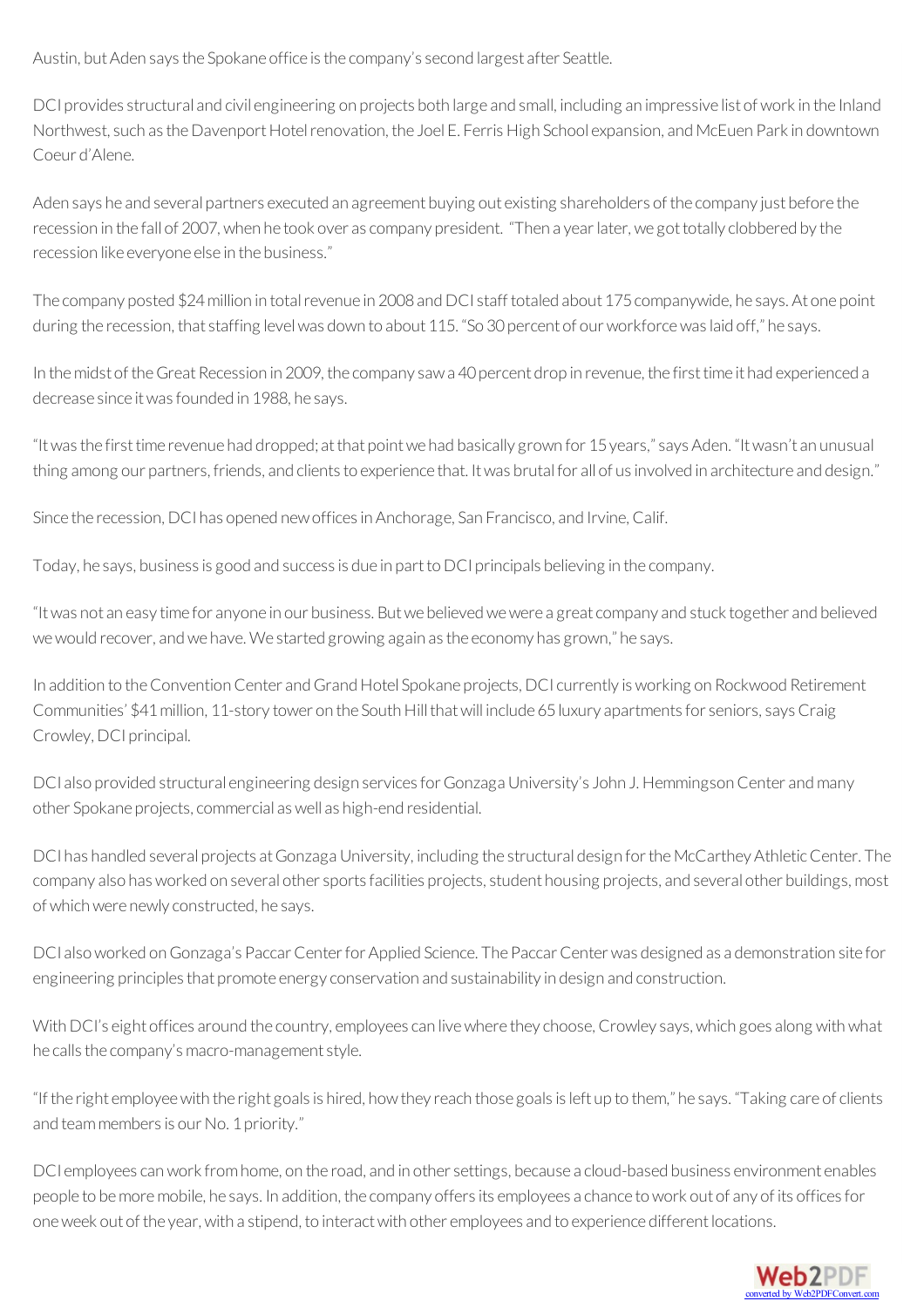"It providesincentive for people, and it's easy enough to do," he says.

Aden and Crowley both say the Spokane Convention Center project has been one of the most challenging projects DCI has ever worked on. "The site was so constrained and the geometry so complex," Aden says.

The 90,000-square-foot expansion of the convention center will provide additional meeting and ballroom space as well as lobbieswith views ofthe river.

Crowley says design challenges included marrying new building design with the existing structure and providing a seamless flow in the wide open building. "It was very complex to add on with this structural clear span with trusses that had to span the entire space," he says.

A customtrussin the exhibition hall istwo storiestall, and carriesthe exhibition hallroof, floor and outdoor plaza, according to BCI's website. A special permitting process for erosion control also was required because of onsite contamination and proximity to the Spokane River.

Aden says he thinks the city is going to be excited by what is happening.

"What's happening at that end of town and the amount of traffic that will generate ... I don't think most people understand what a surge that's going to create for the economy here. We're seeing it happen already with the Huppins block and the Globe building. People are buying up property sowe're pretty excited aboutwhat's happening," Aden says.

Crowley says overall, he enjoys the diversity offered by the different projects.

"What's fun is that each process is different for each client and the goals are different. Sometimes the priority is how fast and cost efficient we can do the project, and with others it's delivering on the vision," he says.

Other renovations include the Spokane & Inland Empire Railroad Building (SIERR) at McKinstry Station, built in 1907, which was formerly a repair depot for Spokane's first electric railway system. The building was converted into McKinstry's Northwest headquarters, and DCI provided civil and structural design services for the 68,000-square-foot adaptive reuse project.

"Itwas a very coolrenovation,"Crowley says. "Itwas builtin 1900on a greatsite, butit needed a lot ofwork. The roofwas half collapsing, and therewere a lot of environmental issues."

Crowley says mezzanines, decks and an elevator core were added to the interior, and the original profile of the building was kept intact when possible.

The building has won numerous awards, including a state award in 2012 for achievement in historic preservation.

DCI Engineers work on residential projects as well, which further diversifies the type of work the company takes on.

"It's fun to do custom homes that are smaller than commercial projects, but challenging because each one is unique and each owner is unique," he says. "Each residential owner has different tastes, styles, and family functions. They have different priorities. Some want the biggest kitchen ever or the biggest closets, or sometimes they just don't know what they want."

DCI has done projects in about 45 states. Aden says it recently won several large mixed-use projects, both over 1 million square feet, in San Francisco and Los Angeles, aswell as a 50-story towerin Austin, Aden says.

He says when DCI moved to Spokane, he and his partners were confident Spokane was a good market.

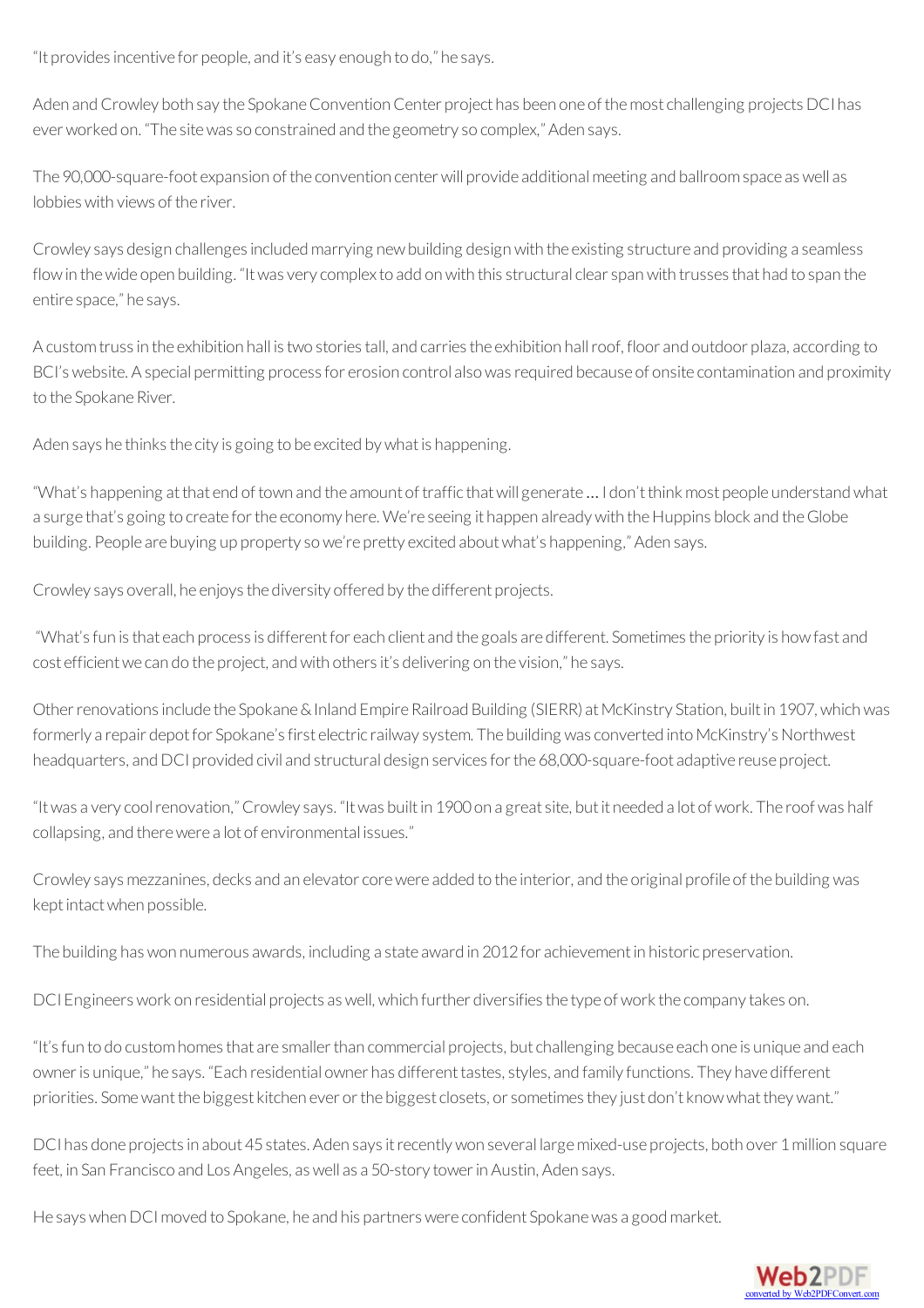"We wanted to invest in the future of Spokane," he says. "When I look back 16 years, I had a desk and a chair I bought at Home Depot, and we were in the Paulsen building then. We are delighted to have become a part of Spokane and have contributed to its success."

Aden says the company believes in Spokane.

"It has been good to us, and we hope DCI has been good for Spokane," he says.



#### Judith Spitzer **Ge-mail**

Reporter Judith Spitzer covers technology, mining, agriculture, and wood products for the Journal. A vintage-obsessed antique collector in her off hours, Judith worked as a journalist in Colorado and Oregon before joining the Journal.

[ReadMore](/authors/spitzer-judith/)



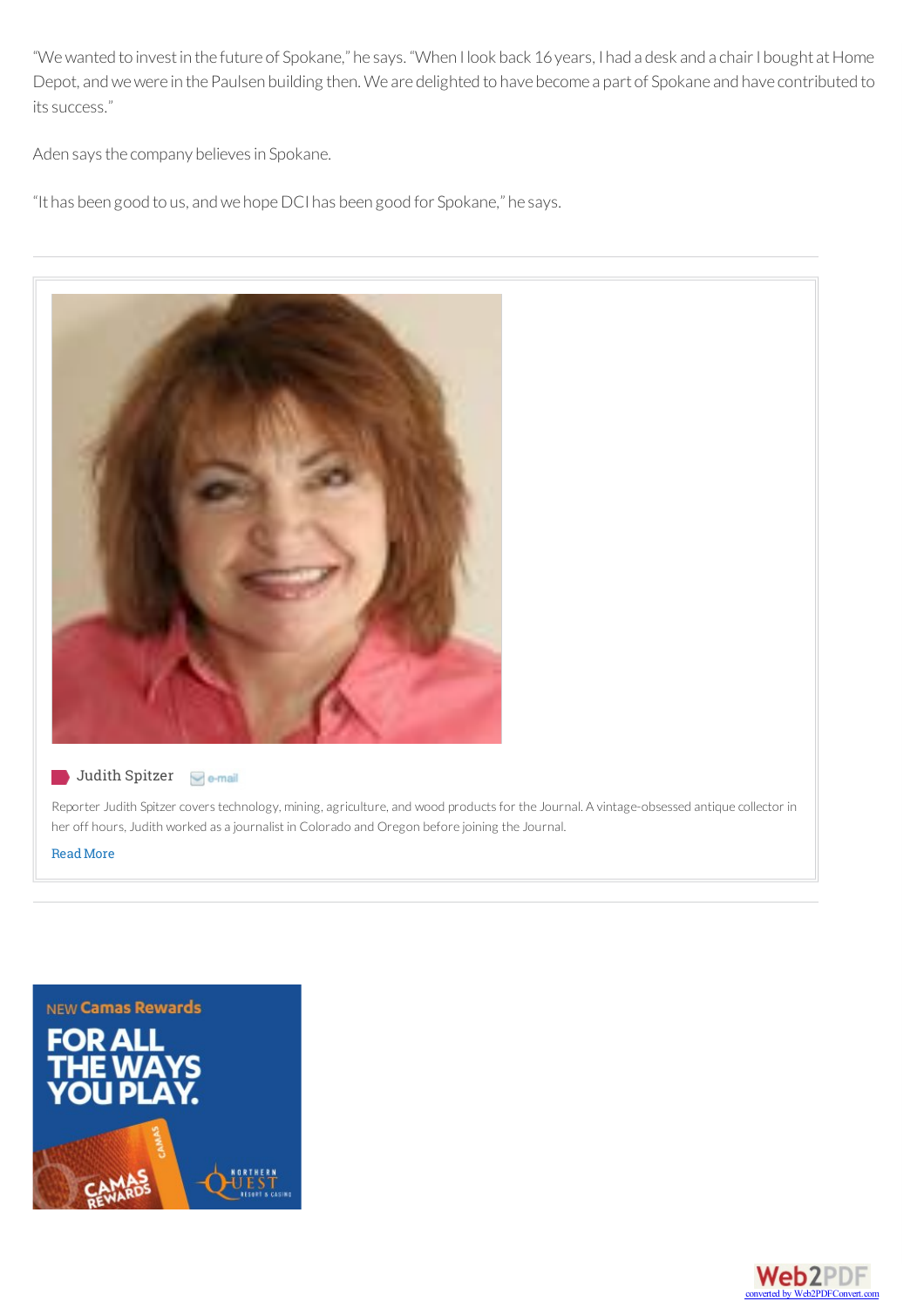# Sign up for our E-mail updates

Enter Your E-Mail

SUBMIT



# POPULAR [ARTICLES](/local-news)

| Telect offspring Weckey launches app                                                        |
|---------------------------------------------------------------------------------------------|
| Distressed properties on tour                                                               |
| Riverpoint Campus has room for two medical-school programs,<br><b>Chancellor Brown says</b> |
| Proposed abandoned property law stirs debate                                                |
| Marijuana retailers in Spokane grapple with pricing                                         |
| Weight loss surgery surge                                                                   |